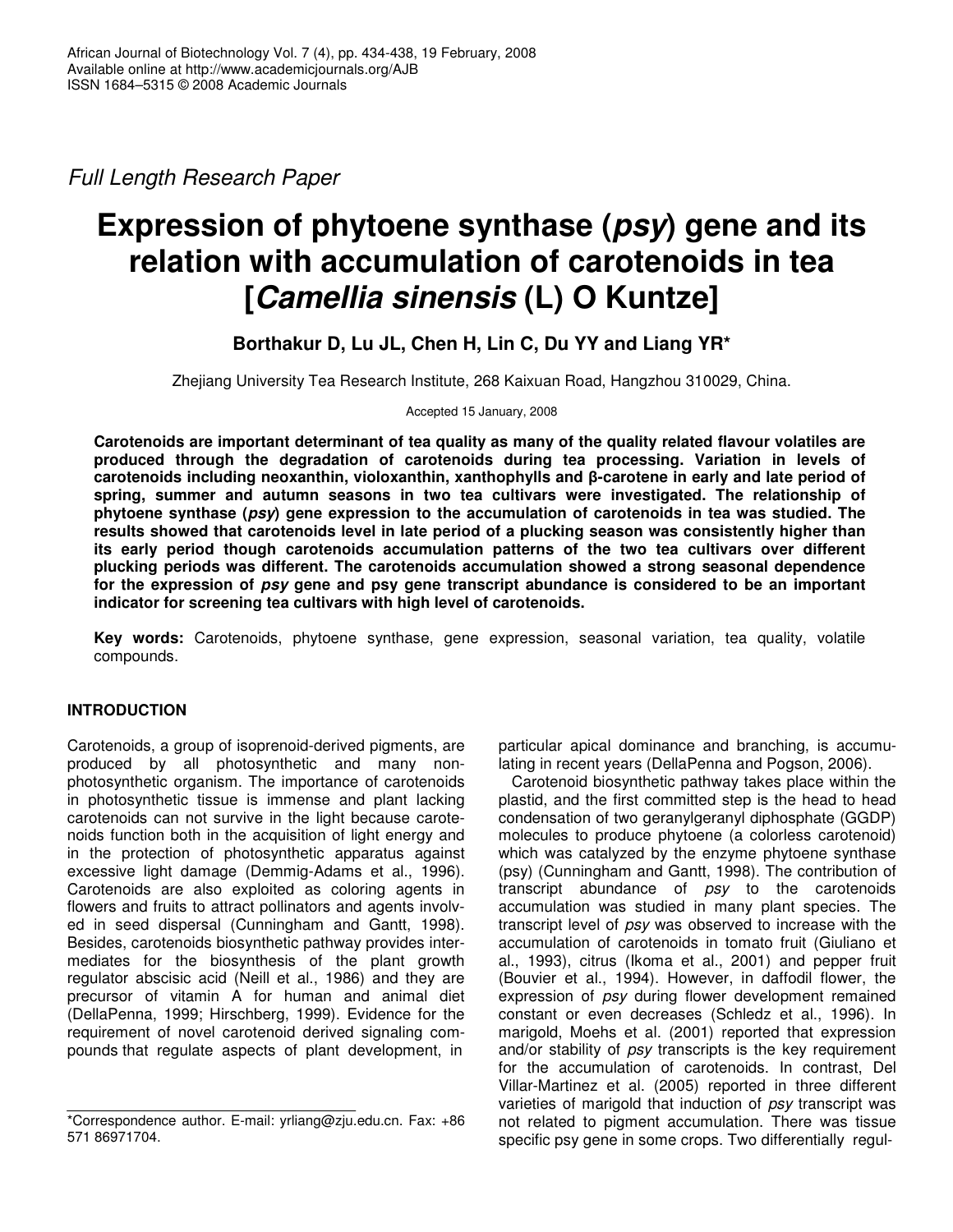ated *psy* genes had been reported in tomato, i.e. *psy-1* to be responsible for carotenoid biosynthesis in fruit and *psy-2* for foliar carotenoids (Fraser et al., 1994). However, in citrus, no such isoforms were detected (Kim et al., 2001).

Tea (*Camellia sinensis*) is a perennial woody plant and its young shoot is used for the production of a nonalcoholic beverage. Because of the beneficial health effects including antioxidant and antibacterial functions (Carori et al.*,* 2007; Oyejide and Olushola, 2005; Mbata, 2007; Esimone et al., 2006), tea is very popular as a health drink and is the most consumed liquor next only to water in the world recent years. Tea germplasm are broadly categorized into three groups: China type (*Camellia sinensis*) with small leaf, Assam type (*Camellia assamica* Masters) with large leaf and Cambodia type (*Camellia assamica* Masters sub sp. *Lasiocalyx*) with intermediate leaf size (Bezbaruah, 1975). Assam type is suitable for production of black tea (fermented) whereas China type is used mainly for production of green (nonfermented) and oolong tea (semi-fermented) tea.

Flavor of the finished product is an important determinant of tea quality. Many of the flavor compounds that determine tea sensory quality are compounds formed through degradation of carotenoids during processing. Wide variation for carotenoids content was reported in the three types of tea plants (Ravichandran, 2002) and flavorsome tea is generally produced from cultivars with high carotenoids content (Wickremasinghe, 1974). Carotenoids content is considered to be an important quality parameter (Hazarika and Mahanta, 1984) and information regarding regulation of the carotenoids biosynthetic genes, their contribution towards carotenoids accumulation, gene expression pattern are needed to breed variety having high carotenoids. However, literature on these aspects of tea is lacking.

In the present work, seasonal variation in levels of predominant carotenoids including xanthophyll, violoxanthin, neoxanthin and  $\beta$ -carotene in two different tea cultivars and the relationship of *psy* gene expression to the accumulation of the carotenoids were examined.

## **MATERIAL AND METHODS**

#### **Plant materials**

Two tea cultivars, Longjing-43 (LJ-43) and Yulan (YL), were grown under identical crop management practices in the Experimental Tea Farm of Zhejiang University (Hangzhou, China). LJ–43 is a green tea cultivar with small China type leaf and Yulan is a cultivar with broad Assam type leaf used for production of black tea. To eliminate the differences in leaf development stage of various plucking seasons, second leaf (10 - 15 g) from tea shoots consisting of two leaves and a bud was harvested from each cultivar in the early and the late period of three plucking seasons i.e. spring, summer and autumn. Early period was defined as the period when all the shoots were in actively growing stage, whilst in the late period; about 50% of the shoots were entered into the dormant stage. Harvested tea shoots were kept at - 80ºC until use.

#### **Extraction and HPLC analysis of pigments**

500 mg of leaf was crushed into fine paste with 5 ml of cool acetone, centrifuged at  $4,300 \times g$  for 12 min and the supernatant is used for HPLC analysis. Chromatography was carried out using a 2010A HPLC system (Shimadzu, Kyoto, Japan). Data were collected using the ClassVP software supplied with the system. Throughout chromatography, the eluate was monitored continuously by UV–visible detector at 450 nm. Column temperature was maintained at 35°C. A reverse phase C<sub>18</sub> Synergi 4U Fusion-RP 804 (150 x 4.6 nm) coupled to a guard column (Fusion-RP  $4 \times 30$ mm, Phenomenex Co., CA,USA) was used. Two mobile phases 'A' and 'B' were used as a gradient at a flow rate of 1.0 ml min<sup>-1</sup>. Mobile phase 'A' was a mixture of acotonitrile / acetic acid / water (3/5/96.5, v/v/v). Mobile phase 'B' was acetonitrile /methanol / chloroform (75/20/5, v/v/v). For separation of the individual carotenoid, gradient elution program was applied as follows: phase 'B' linearly increasing from 80 to 100% during the early 20 min and then holding at 100% 'B' for the following 15 min. Identification and quantification of neoxanthin, vialoxanthin, xanthophyll, and  $\beta$ carotene was made by co-chromatography with standards (Sigma Chemicals, St Louis, MO, USA) of known amount. Total carotenoids was calculated by summing up the detected individual carotenoids.

#### **Determination of** *psy* **gene expression**

Total RNAs were extracted from the sampled leaf using TRIZOL reagent (Invitrogen Life Technologies, Carlsbad, CA, USA) according to the product instruction manual. Quality of the extracted RNAs was checked by measuring the absorbance at 260 and 280 nm on a spectrophotometer (Amersham Pharmacia Biotech, Little Chalfont, UK) and RNAs with ratio of  $OD_{260}/OD_{280}$  ranging from 1.8 to 2.0 were used for cDNA synthesis. The first strand cDNA was synthesized from 2.5 µg of total RNA and 0.5 µg of oligo (dT) primer using a first strand cDNA synthesis kit (TaKaRa Biotechnology (Dalian) Co. Ltd., Dalian, China) as described by the manufacturer. The synthesized cDNA was stored at -20ºC for gene expression study.

Primers for *psy* gene were designed from the *psy* gene of *Citrus sinensis* (GenBank access No.DQ235260.1) and and those for  *actin* gene were designed from *Populas trichocarba* (GenBank access No.EF418792) using the Lasergene Primer Select (DNAStar, Madison WI, USA) software. The primers for *psy* were: forward primer (5'-GATGGGCCTAATGCTTCACAC-3') and reverse primer (5'-CTTGCCCTCTTAATTTGGTTCTTC-3') and that for  $β$ -*actin* were: forward primer(5'-AAAGCAAACAGAGAAAAGATGACC-3') and reverse primer (5'- AGCACCAATAGTAATGACCTGACC-3'). The predicted length of the fragments to be obtained was 434 bp for *psy* and 419 bp for *βactin*. PCRs were performed on a PTC-221 Dyad Disciple Cycler (MJ Reserch, Waltham, Massachusetts, USA) according to the following conditions: preheating at 95ºC for 5 min, followed by 45 cycles with 15 s melting step at 95ºC , 50 s annealing step at 55.4º (for  $psy$ ) or 54<sup>o</sup>C (for  $\beta$ -actin) and extension step at 72<sup>o</sup>C for 1.2 min; and finally one more cycle at 72ºC for 5 min for strand extension. The experiments were repeated twice. The PCR products were fractionated on 1.5% (w/v) agarose gels. The expected bands were purified, cloned into pMD18-T Vector (TaKaRa Biotechnology (Dalian) Co. Ltd., Dalian, China) and sequenced to verify the identity of the PCR amplicons. The sequencing was carried out according to the dideoxynucleotide chain termination method using an ABI Prism Sequencer (Applied Biosysytem, Foster City, USA). Sequenece comparison was caried out using the BLAST programme (Altschul et al., 1997) and the obtained nuclotide sequence of *psy* was submitted to the NCBI (Accession no: EF 545005).

To compare the mRNA expression levels of the *psy* gene of the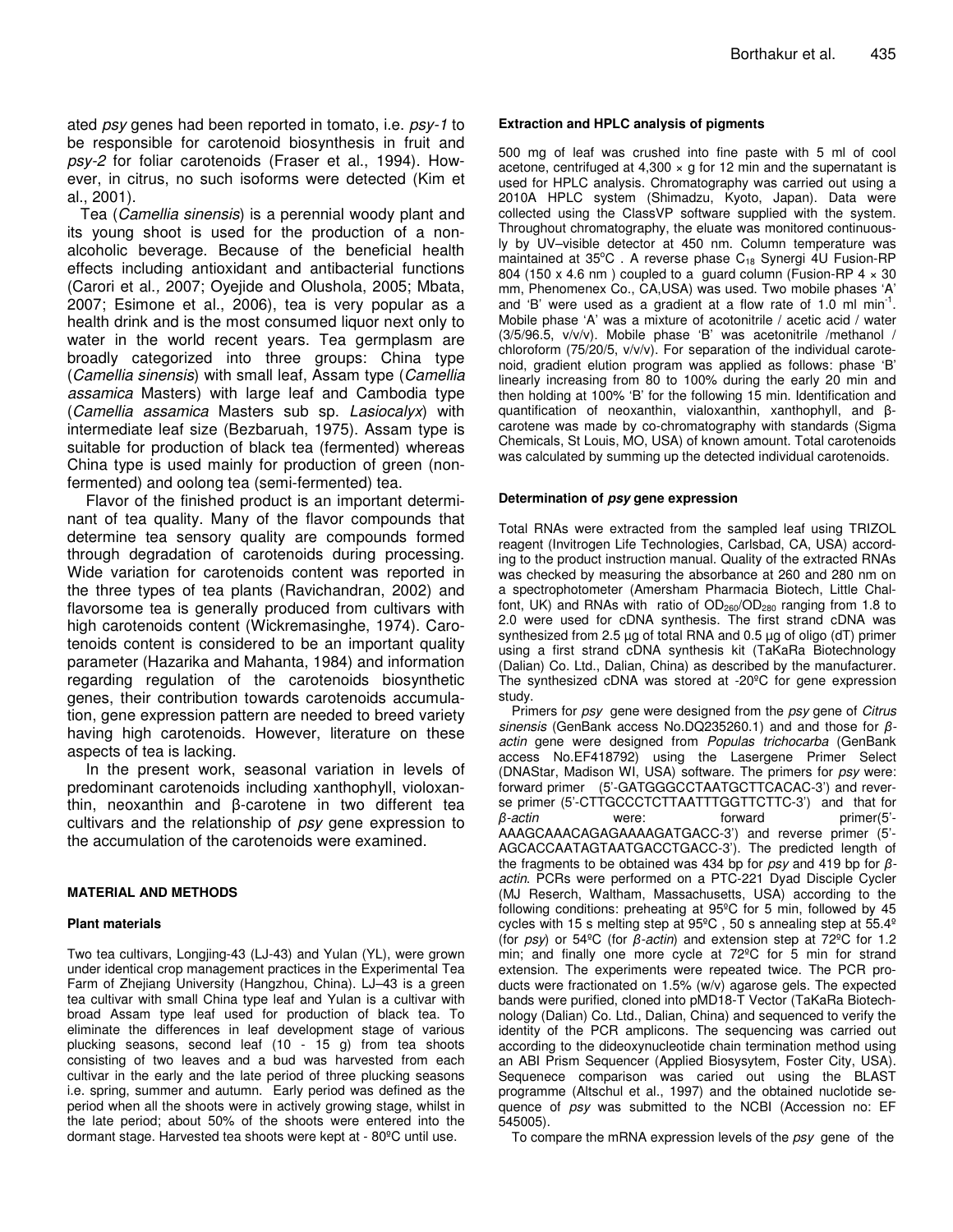| <b>Cultivar</b> | <b>Season</b> | Neoxanthin        | Violoxanthin | Xanthophull | β-Carotene | <b>Total</b> |
|-----------------|---------------|-------------------|--------------|-------------|------------|--------------|
| YL              | Early spring  | 5.00 <sub>c</sub> | 5.07c        | 161.45c     | 30.33c     | 201.85c      |
| YL              | Late spring   | 8.20a             | 11.09a       | 192.15a     | 39.57a     | 251.01a      |
| YL              | Mean          | 6.60              | 8.08         | 176.8       | 34.95      | 226.43       |
| YL              | Early summer  | 4.15d             | 6.64b        | 131.53f     | 19.16 d    | 161.48f      |
| YL              | Late summer   | 6.63b             | 7.66b        | 142.33e     | 21.16d     | 177.77e      |
| YL              | Mean          | 5.39              | 7.15         | 136.93      | 20.16      | 169.63       |
| YL              | Early autumn  | 3.47 <sub>d</sub> | 4.39c        | 149.95d     | 29.89c     | 188.91d      |
| YL              | Late autumn   | 5.21c             | 5.33c        | 165.55b     | 33.97b     | 210.06b      |
| YL              | Mean          | 4.34              | 4.86         | 157.75      | 31.93      | 199.49       |
| $LJ-43$         | Early spring  | 3.99 <sub>d</sub> | 5.56c        | 162.11f     | 31.35f     | 203.01f      |
| $LJ-43$         | Late spring   | 5.45d             | 6.42c        | 183.36e     | 36.32e     | 231.54e      |
| $LJ-43$         | Mean          | 4.72              | 5.99         | 172.73      | 33.83      | 217.28       |
| $LJ-43$         | Early summer  | 13.05b            | 16.05b       | 366.01b     | 111.89b    | 506.99b      |
| $LJ-43$         | Late summer   | 18.95a            | 21.46a       | 483.08a     | 124.17a    | 647.65a      |
| $LJ-43$         | Mean          | 16.00             | 18.75        | 424.54      | 118.03     | 577.32       |
| $LJ-43$         | Early autumn  | 5.96d             | 7.06c        | 237.17d     | 39.62d     | 289.80d      |
| $LJ-43$         | Late autumn   | 7.19c             | 7.42c        | 259.51c     | 42.18c     | 316.30c      |
| $LJ-43$         | Mean          | 6.575             | 7.2375       | 248.34      | 40.9       | 303.05       |

Table 1. Carotenoids content in different plucking periods (µg g<sup>-1</sup>, fresh weight)\*.

\*Statistical analysis for the two cultivars was made separately.

Values followed by a different lower-case letter in the same horizontal row were statistically different at  $P = 0.05$ , n=2.

two cultivars in different plucking periods, the PCR products on the agarose gel (1.5%, w/v) were stained by ethidium bromide and the intensity of each band was scanned and recorded by a Gel Documentation System (JeDa Technologies, Nanjing, China).

## **Data analysis and statistics**

The observations were made two replications and the mean value of the two replications are presented. Data were analysed using the software SAS V8.01 (SAS Institute Inc., NC, USA).

# **RESULTS AND DISCUSSION**

## **Cultivar and seasonal variation in level of carotenoids**

Table 1 showed cultivar and seasonal variation in levels of predominant carotenoids. Levels of single component of carotenoids were differed greatly and xanthophyll was the most abundant component among the detected carotenoids, followed by B-carotene and violoxanthin. Neoxanthin level was the lowest. Accumulation patterns of carotenoids were different between cultivars. Total carotenoids of LJ-43 (Longjing-43) were higher than that of YL (Yulan) in every season and every plucking, especially in the summer pluckings. Seasonal variation in level of total carotenoids depended on cultivars. On seasonal average, YL had the highest level of total carotenoids in the spring, and the lowest in summer, with autumn in between. LJ-43 had the highest level of total carotenoids in summer and the lowest in spring, with autumn in between (Table 1). Between pluckings, YL had the highest total carotenoids in late spring, followed by late autumn and early spring. Total carotenoids level in YL was the lowest in early summer. LJ - 43 had the highest total carotenoids level in late summer, with early summer the next. It was the lowest in the early spring plucking. In the other pluckings, it ranged from 203.01  $\mu$ g g<sup>-T</sup> (fresh weight) to 316.30  $\mu$ g g<sup>-f</sup>. It was interesting that concentrations of single component of carotenoids and total carotenoids were always higher in late plucking than in early plucking of the same season. It showed a same trend in the two cultivars (Table 1). Carotenoids are important precusors of many tea flavour volatiles (Ravichandran, 2002). The present study suggests that late plucking for a same tea cultivar in each production season has a higher potential for processing flavoursome tea than its early plucking though the accumulation patterns of various tea cultivars were different.

It is known that oolong tea made in China has stronger aroma than green tea and black tea. It is processed using dormant shoots plucked in the late periods of every plucking season. It was confirmed that a lot of aromatic volatiles were degraded products of carotenoids. This may be the reason that oolong tea is harvested later than green tea and black tea every season.

# **Relationship between expression of psy gene and carotenoids accumulation**

Total RNAs of leaf from the six pluckings of two cultivars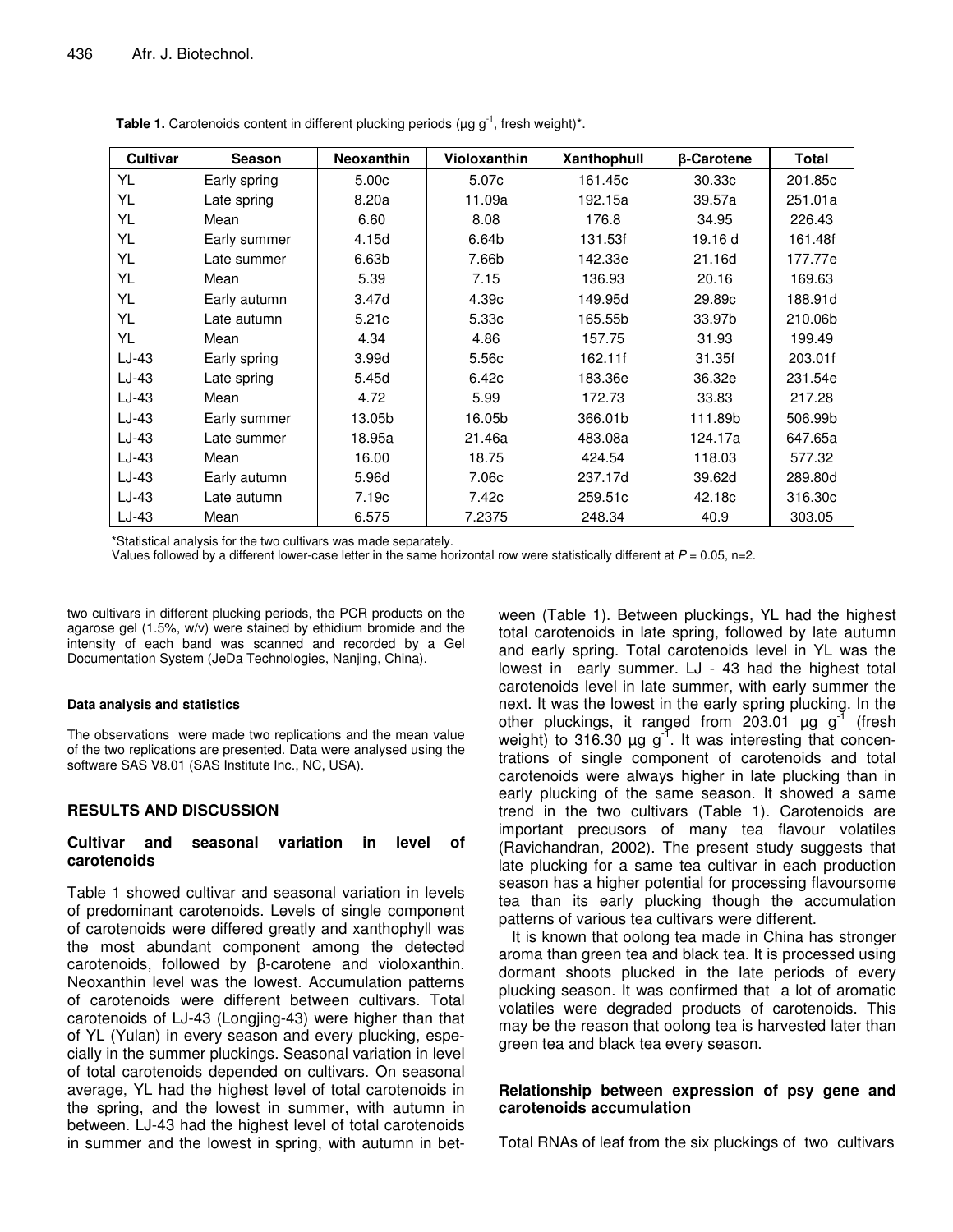| <b>Cultivar</b> | Season              | <b>Band intensity</b> |  |
|-----------------|---------------------|-----------------------|--|
| YL              | Early Spring        | 155.05                |  |
| YL              | Late Spring         | 190.35                |  |
| YL              | Early Summer        | 81.17                 |  |
| YL              | Late Summer         | 115.63                |  |
| YL              | Early Autumn        | 150.36                |  |
| YL              | Late Autumn         | 155.26                |  |
| $LJ-43$         | Early Spring        | 106.29                |  |
| $LJ-43$         | Late Spring         | 148.14                |  |
| $LJ-43$         | <b>Early Summer</b> | 171.41                |  |
| $LJ-43$         | Late Summer         | 197.18                |  |
| $LJ-43$         | Early Autumn        | 123.51                |  |
| LJ-43           | Late Autumn         | 205.63                |  |

**Table 2.** Band intensity of *psy* in various pluckings.



**Figure 1.** Expression profiles of psy gene in various pluckings of two tea cultivars. 1. Early spring; 2. Late spring; 3. Early summer; 4. Late summer; 5. Early autumn; 6. Late autumn.

were extracted and fragment of *psy* gene was cloned. The sequencing result showed that the obtained fragment had high similarity to the other plant sources; 97% to *Lycopersicon esculentum* (NCBI Accession no: M84744.1), 95% to *Daucus carota* (NCBI Accession no: DQ192187.1), 94% to *Prunus mume* (NCBI Accession no: AB 253628). It suggests that the obtained fragment is from *psy* gene of tea plant.

The expression profile of the *psy* gene in different pluckings of the two cultivars is presented in Figure 1. The *Psy* expression patterns of cultivars YL and LJ-43 showed a similar trend with their accumulations of carotenoids, respectively (Tables 1 - 2 and Figure 1). For cultivar LJ-43, high expression of *psy* gene was observed in late summer, early summer and late autumn and low expression was in early spring, with early autumn and late spring in between. Although the highest expression was observed in the late autumn, a concomitant increase in carotenoids was not found. This might be due to the climate conditions that were not favourable for the expression of its downstream genes of the pathway. The expression in late period of every season was higher than that of early period. This was similar to the changes in level of total carotenoids. In cultivar YL*,* the highest *psy* expression was in spring season and the lowest in summer season, with autumn in between. This showed a same tendency with seasonal average levels of total carotenoids (Table 1). These confirmed that the accumulation of carotenoids was regulated by the expression strength of *psy* gene in tea plant.

The differentiation of *psy* gene expression patterns of different tea cultivar might be owing to their different responses to environment conditions. An albino mutant of tea plant with high concentration of amino acids and low carotenoids has white leaf when environmental temperature is below 20°C (Du et al., 2006). Carotenoids content in tea was influenced by climatic factors (Matthews and Stephens, 1998). Hazarika and Mahanta (1984) showed that carotenoids content was maximum in spring and lowest in summer in North East India. Expression of carotenogenic genes was influenced significantly by environmental factors and white-light illumination stimulated expression of xanthophyll biosynthetic genes including  $\beta$ -carotene hydroxylase (*bhy*) (Woitch and Römer, 2003). Such kind of seasonal dependence of gene expression was also reported in poplar leaves where expression rates of isoprenoid biosynthesis–related genes were highly variable over the growing season, with temperature and light as the most obvious factor controlling the transcript level in fully developed poplar leaves (Mayrhofer et al.*,* 2005). Light illumination and temperature conditions might be the reason that high concentrations of carotenoids were accumulated in the late period of a season.

The present study showed that expression of *psy* gene of tea cultivars was closely correlated to accumulation of carotenoids which are precursors of tea flavour volatiles. It suggests that the expression strength of *psy* gene can be used as an indicator for screening quality tea cultivars.

The carotenoids are products of the downstream genes of carotenoid pathway and the psy gene regulates the first committed step of the pathway (Cunningham and Gantt, 1998). The study on these downstream genes will provide more insights in the role of transcripts level of different genes on overall carotenoids accumulation and